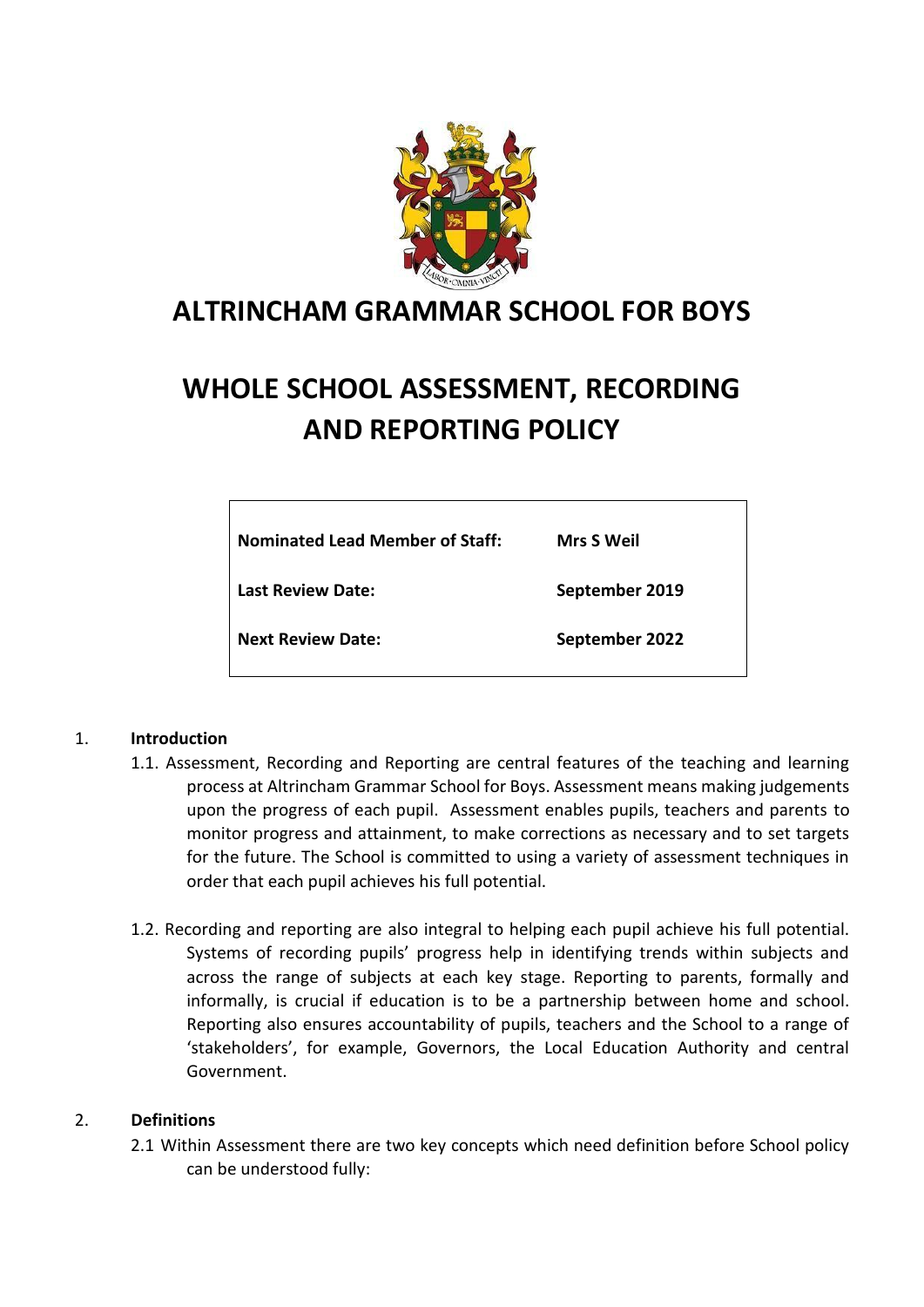# 2.2 **Assessment of Learning**

This is also referred to as summative assessment. It is carried out **after** a teacher has taught a unit of work or at the end of a school year or key stage. Assessment of this type is usually in the form of a written test or examination paper but it might also include oral or listening tests (e.g. in Modern Foreign Languages), homework exercises or practical tasks (e.g. in Science or Technology).

# 2.3. **Assessment for Learning**

This also referred to as formative assessment. This takes place all the time in the classroom by providing pupils with regular, oral and written feedback on progress and by providing teachers with an opportunity of assessing the effectiveness of their teaching. This form of assessment enables pupils to deepen their knowledge, skills and understanding.

2.4 Central to the use of both forms of assessment is the necessity to use the information collected constructively for the benefit of pupils. Gathering information is only valuable if pupils, teachers and parents then go on to do something with it for the benefit of pupils.

#### 3. **The School's approach to Assessment for Learning**

- 3.1 Assessment for Learning as defined above is at the heart of good classroom teaching and as such it makes a significant impact upon pupil progress.
- 3.2 Departments and individual teachers aim to follow three principles in their approach to Assessment for Learning. First, good classroom practice ensures that the results of assessment are given to pupils **constructively and sensitively.** Second, good classroom practice also **involves pupils in the assessment process.** Pupils should, as far as it is practical, be aware of the criteria by which marks are awarded, the aspects of their work on which they need to focus and the practical steps which need to be taken to effect improvement. Third, good classroom practice offers pupils opportunities to be actively involved in making judgements about the quality of their work by, for example, comparing their work with others or engaging in constructive discussion about the quality of their work.

Through following these three principles pupils more readily develop into **independent learners** with the capacity to develop their own intellectual potential.

3.3 Assessment for Learning in the classroom is often **teacher-led** following the principles outlined above.

#### 3.3.1 **Oral**

Oral questioning is used to check understanding, reinforce learning and encourage thinking. Teachers use not only closed questions which require simple factual recall, but also open or higher order thinking questions which require pupils to process information. Assessment of this type is unlikely to be formally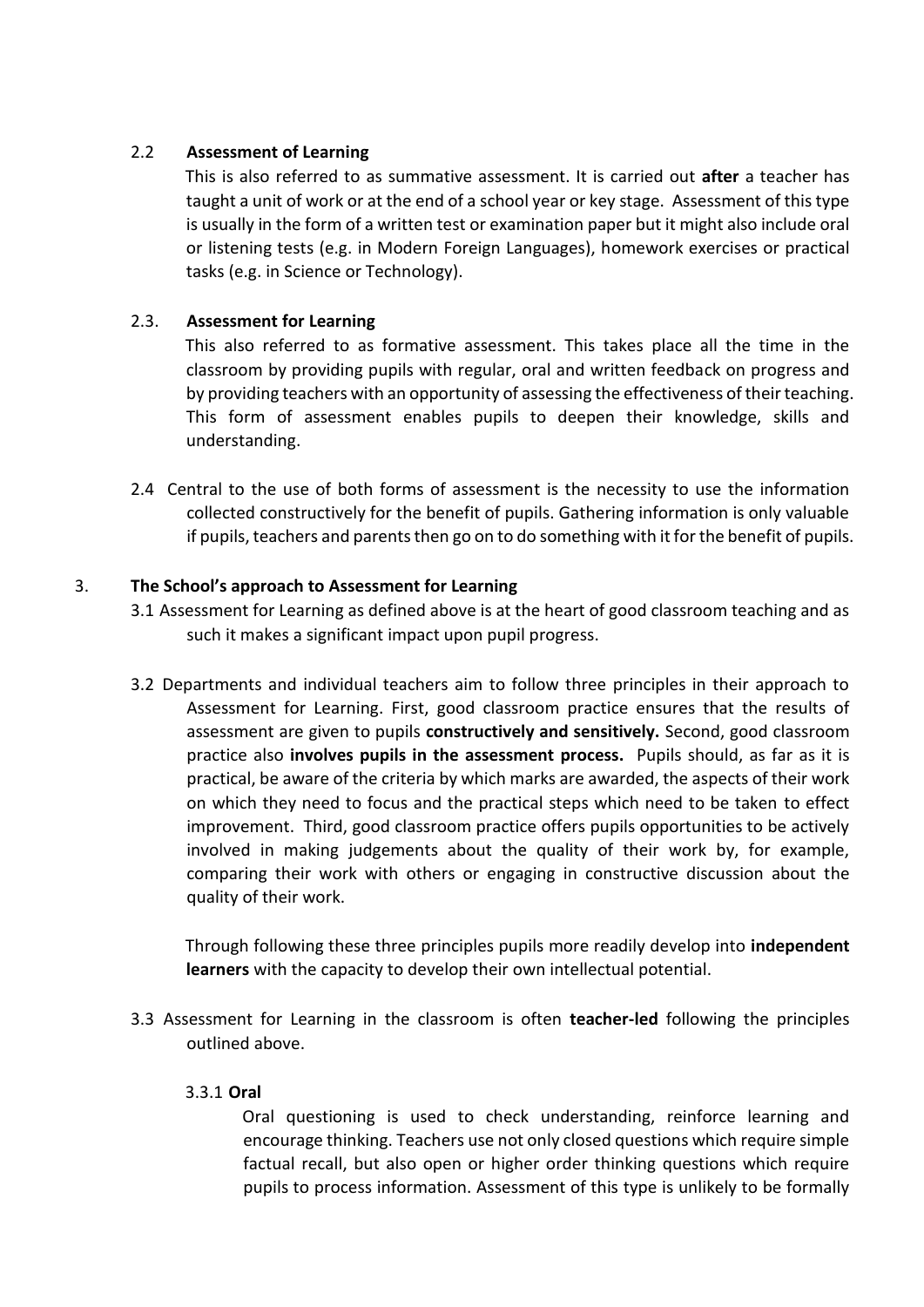recorded. However, the motivational significance of this aspect of assessment should not be underestimated.

#### 3.3.2 **Written**

Teachers provide regular and timely written feedback on students' work, in accordance with Departmental marking policies and reflecting the whole School Assessment, Literacy and ICT policies. Such assessment should avoid blandness (e.g. 'fair', 'good', 'well done'. It should be supportive in tone. A good assessment should identify strengths and weaknesses of the piece of work and indicate ways in which improvements can be made. If appropriate, it should build upon previous comments about the pupils' work and refer to previous targets (for example whether the previous comment/target has been acted upon by the pupil).

#### 3.3.3 **Whole School Independent Learning Policy September 2015**

The value of independent learning tasks is to set meaningful work as and when it is appropriate to set them. The 'one size fits all' model of homework is no longer applicable for what we want to do for our boys i.e. to encourage students to be more independent and to love learning for itself

Each department has its own independent learning policy. This will reflect the particular demands of the subject and the professional judgement of teachers to facilitate the greater pupil autonomy by allowing for greater diversity and creativity in the design of the tasks to be set.

Each policy should outline:

i) The purpose of independent learning within the

subject ii) The nature / style of the independent learning

iii) How the independent learning will be assessed

Tasks can/will range from 10/15 minute activities to longer projects that might span 23 weeks. Tasks might take the form of written work, learning tasks, research, presentations, essays, models, and/or art etc.

Such tasks might be marked by self/peer assessment and/or formally marked by the teacher with key assessment tasks being graded and objective feedback given on what has been done well and how to improve.

Tasks will be set to challenge pupils so that they engage in higher order thinking activities and the work will be differentiated if necessary. This might mean extension work for the higher ability pupils whereas for others, including those with SEND, extra guidance /scaffolding should be considered.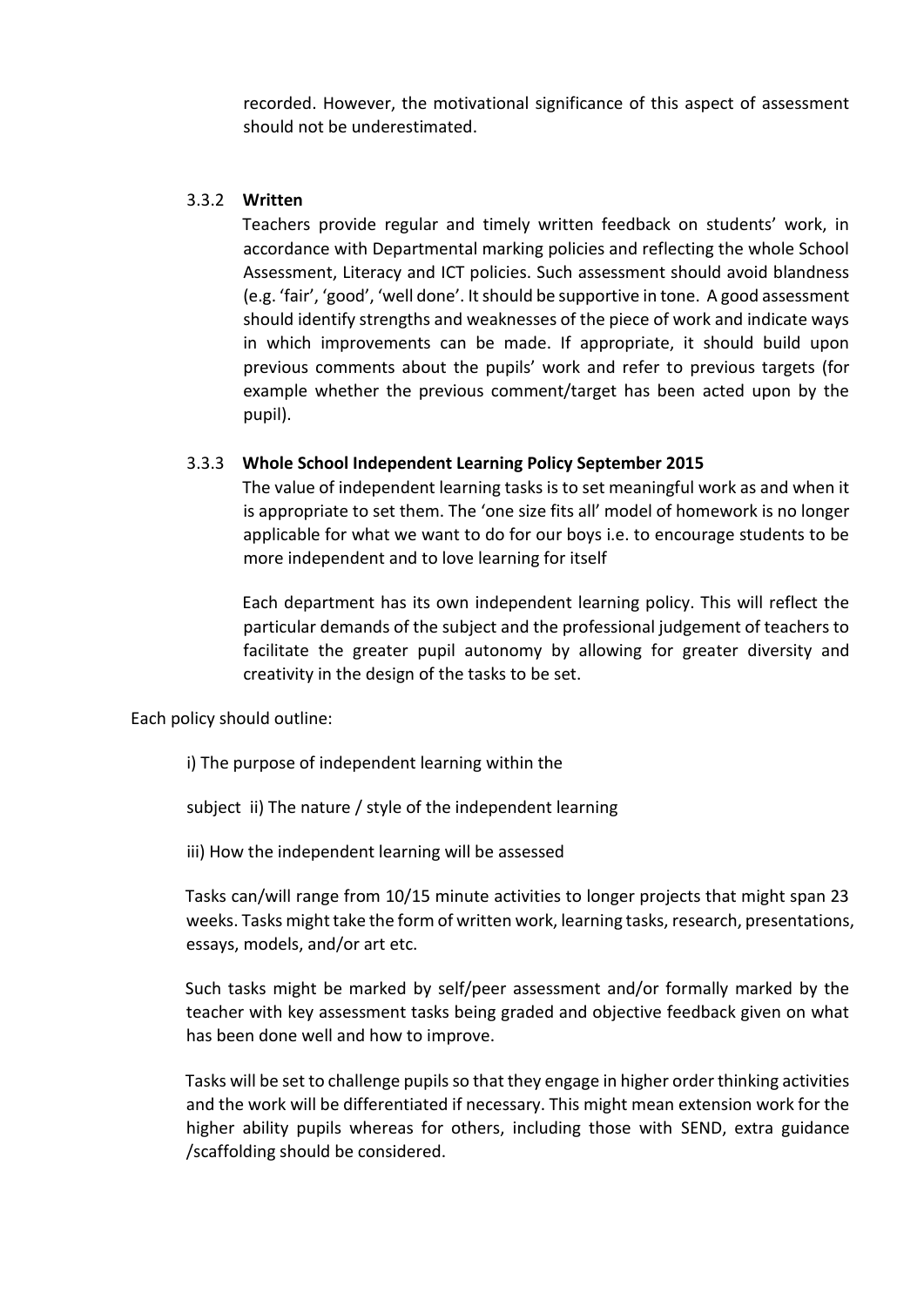3.3. **Assessment for Learning in the Classroom should also promote pupil involvement.** At the beginning of the lesson, or as appropriate**,** learning objectives should be communicated to pupils. When work is set for pupils to do on their own, or as a group, the teacher should involve pupils by emphasising to them the key aspects of the task for which marks will be allocated. When it comes to marking work pupils should sometimes be encouraged to either mark their own work or to mark the work of others but this should be regarded only **one** of several assessment techniques. Used to the exclusion of teacher assessment this could have adverse effects on the amount of effort pupils put into their work. This active involvement in the assessment process develops understanding.

# **4. The Monitoring and Evaluation of Assessment for Learning**

# 4.1 **Monitoring**

- 4.1.1 All teachers keep detailed and appropriate records of their pupils' attainment, either in a mark book, files or through computer records. Through recording they monitor the work routines of pupils and their progress. Teacher records should include as appropriate and following Departmental assessment policy:
	- $\Box$  details of assignments titles, the type of work set, marks awarded, targets, progress and/or prior attainment, informal and informal indicators of progress e.g. oral responses
- 4.1.2 Consistency of standards between different teachers and different groups is maintained through internal moderation by Departments. Such moderation is particularly important in respect of GCSE and Advanced level courses. However, it is also important to moderate the standards of internally set examinations, standardised tests and other assessment tasks so that standards are maintained across the Departments.
- 4.1.3 It is the responsibility of Heads of Department to monitor assessment and recording standards within their Department as is recommended within the School Performance Management Procedures. Monitoring will also include sampling pupils' books and at times having a focus on assessment for learning activities during lesson observations.
- 4.1.4 It is important for Heads of Department to provide leadership, guidance and examples of good practice in all aspects of assessment. Time should be set aside as part of the cycle of Departmental meetings to review assessment for learning procedures and to modify them as necessary.
- 4.1.5 Heads of Department review their assessment and recording policy and procedures with their SMT link as part of the School's self evaluation cycle. Such meetings offer an opportunity to discuss and plan for changes in assessment as well as to review current departmental policy.
- 4.1.6 In special circumstances, probably in response to parental concerns, the Head Master/Deputy Head/Head of Department may choose to monitor more closely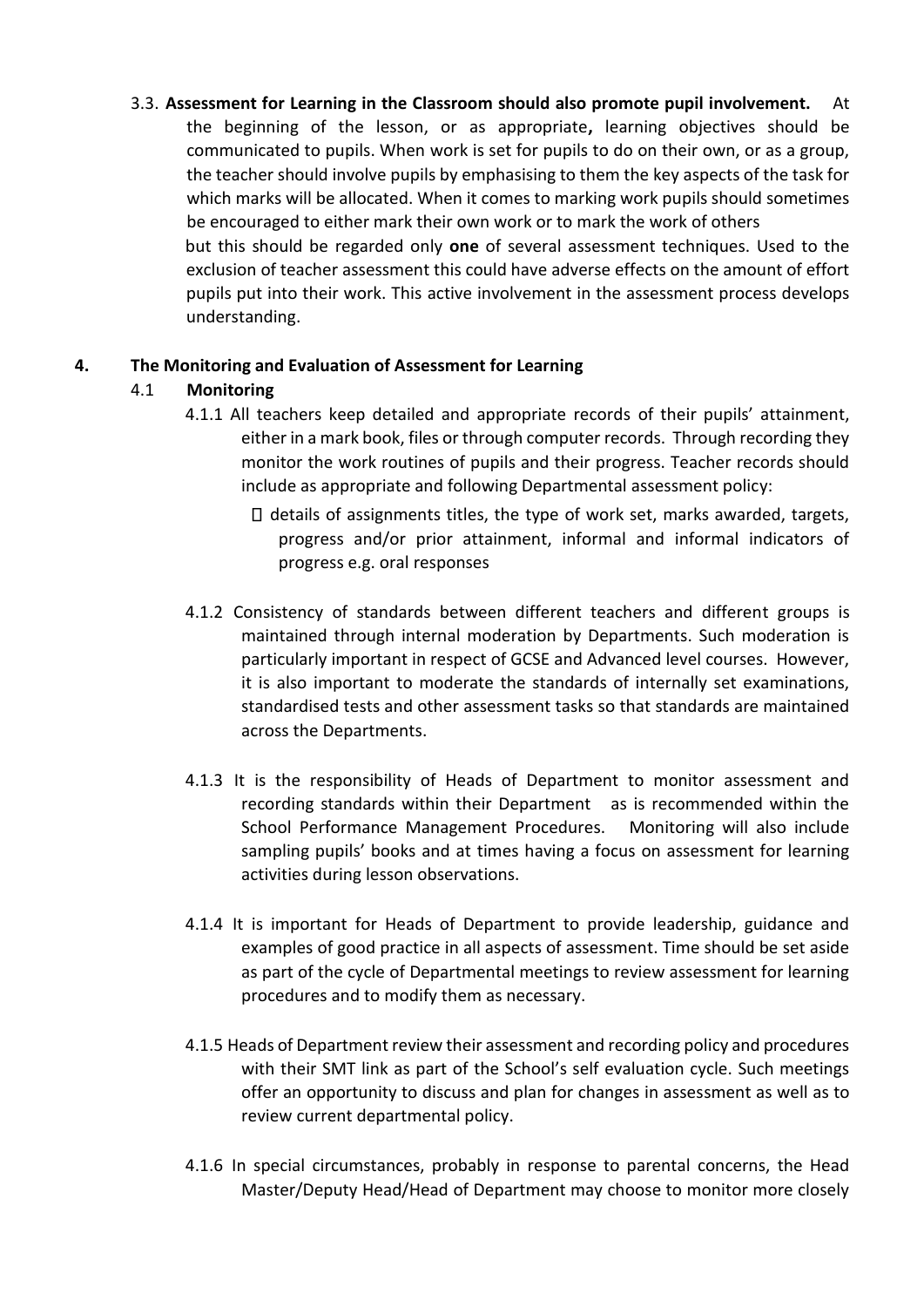than normal assessment practice within their Department or the assessment practices of an individual member of staff.

#### **4.1. Evaluation**

- 4.2.1. Governors have overall responsibility for monitoring and evaluating the success of the School's assessment systems and, most importantly, the impact upon Public Examination performance and the learning of pupils.
- 4.2.2. The Senior Management Team is responsible for evaluating the effectiveness of the School's assessment systems and ensuring common practice throughout the School.
- 4.2.3 The Assessment, Recording and Reporting Committee regularly reviews and evaluates all the School's assessment systems and practices and makes recommendations to SMT for amendments and improvements as they deem necessary.

#### **5. Reporting Procedures at AGSB**

5.1 Formal feedback on the attainment of pupils and their progress is regularly communicated to parents through the School Reporting system which keeps parents informed at regular intervals throughout the academic year.

#### 5.2 **Termly grading**

At the end of each term all pupils in Years 7 - 11 are allocated attainment and attitude grades for every subject they study. Attainment grades are based upon a range of assessment activities and formal end of year tests. Grades are determined by teachers in accordance with the assessment and reporting policies of individual Departments based upon general criteria set out in Whole School guidelines. This takes into account the particular expectations of different various Key Stages and helps to produce consistency across the School in the awarding of grades.

There are two uses to which these grades are put. A termly grade sheet containing this data is sent home to parents and pupils. It is also used for internal monitoring and tracking purposes. Heads of School, Heads of Year and Form Tutors identify and interview pupils whose performance might cause concern. Commendations are awarded to pupils for excellent effort grades.

#### 5.3 **Internal Examinations**

Annual Internal Examinations are set for pupils in all years of the school. Pupils receive extensive feedback on their performance in these examinations and the use of examination results is used to inform the award of attainment grades.

#### 5.4 **Annual Reports**

Pupils and parents receive one full written report each year which takes the place of a grade sheet if there is one due. Each full report contains information on a pupil's progress in all areas of the curriculum. Subject reports comment upon a pupil's academic progress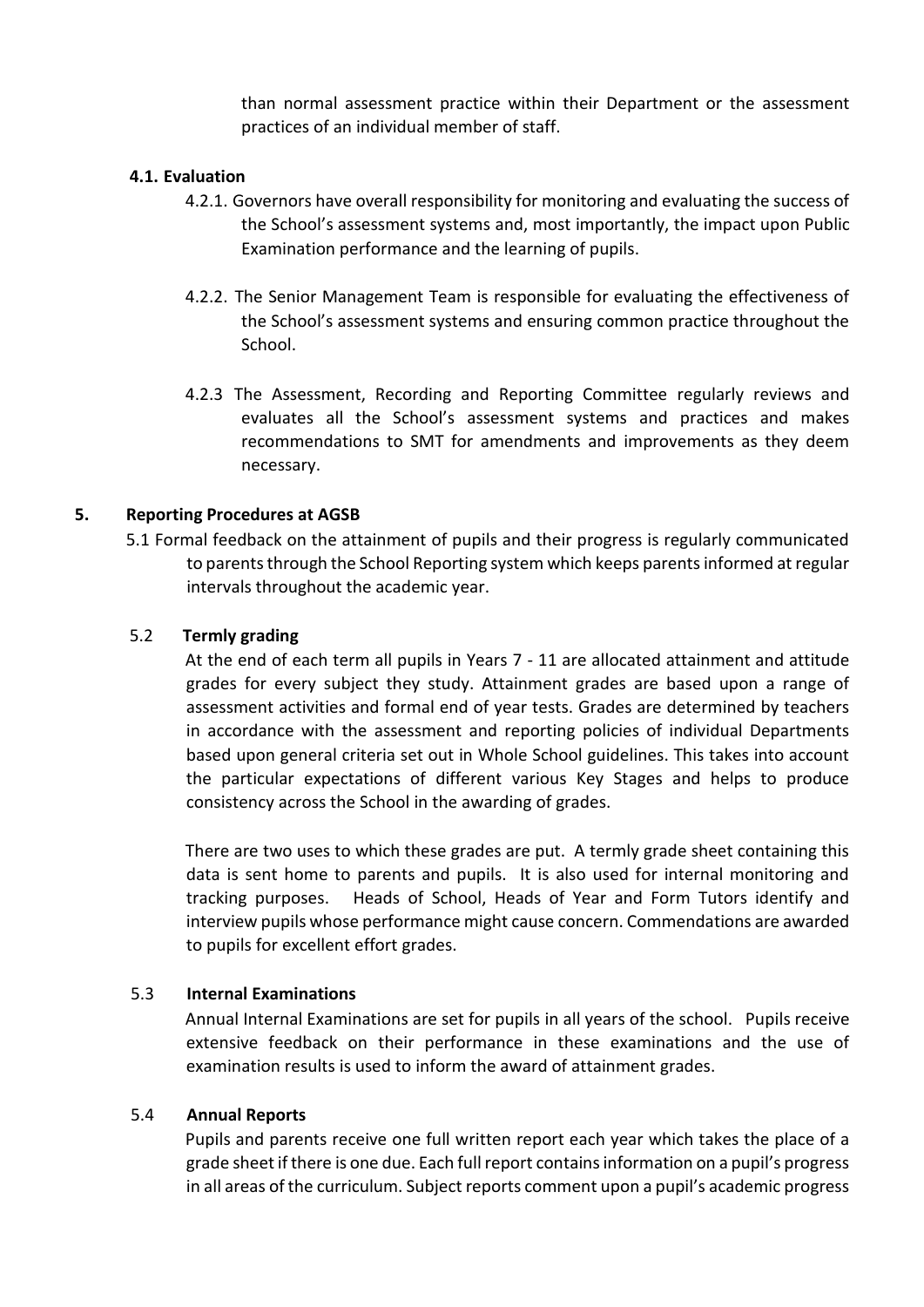(attainment), his strengths, weaknesses and attitude to study. They also identify specific targets which should enable the pupil to improve his attainment.

#### 5.5 **Parents Evenings**

Annual Parent Consultation Evenings are held across the Autumn, Spring and Summer Terms. Parents have the opportunity to discuss the progress of their sons face to face with subject teachers. From Year 9, pupils are invited to attend with their parents.

Parents Evenings are comparable with annual written reports home. They both allow the opportunity for a detailed appraisal of a pupil's strengths and weaknesses. For this reason when planning reporting to parents it is the aim of the School to ensure that there is a significant gap between the annual report and the Parents Evening in each year. At Parents Evenings teachers should aim to make their observations precise and concise.

#### 5.6 **Diagnostic Snapshot Assessment**

Internal reporting takes places to identify those who are underachieving, to diagnose problems and to prompt remedial action. Parents are not contacted and informed of the outcome unless there are specific problems. If there are problems Heads of School, Heads of Year and Form Tutors contact parents to ensure maximum co-operation between home and School.

In addition, these snapshots help in the identification of students who are exceptional achievers and those who may have special needs due to specific learning difficulties (please refer to the School's SEND Policy).

# **6. Internal systems to measure progress against evidence of previous attainment**

#### 6.1. **Key Stage 3**

6.1.1. At KS3 the following data is used at the start of Year 7 to establish a path of expected progress for each pupil:

- Key Stage 2 levels
- Cognitive Ability Test (CATS) Scores

Key stage 2 levels provide a useful baseline assessment for Maths and English. CATS tests are used to identify the relative strengths and weaknesses of the pupil as a learner.

- 6.1.2 In Years 7, 8 and 9 continual formative assessment and annual summer examinations are used to ensure that pupils follow their path of expected progress.
- 6.1.3 Heads of Year, Deputy Head and SENDCO use data to allocate where support might best be directed, for example, where extra learning support might be needed for pupils or to provide intervention such as a meeting with parents.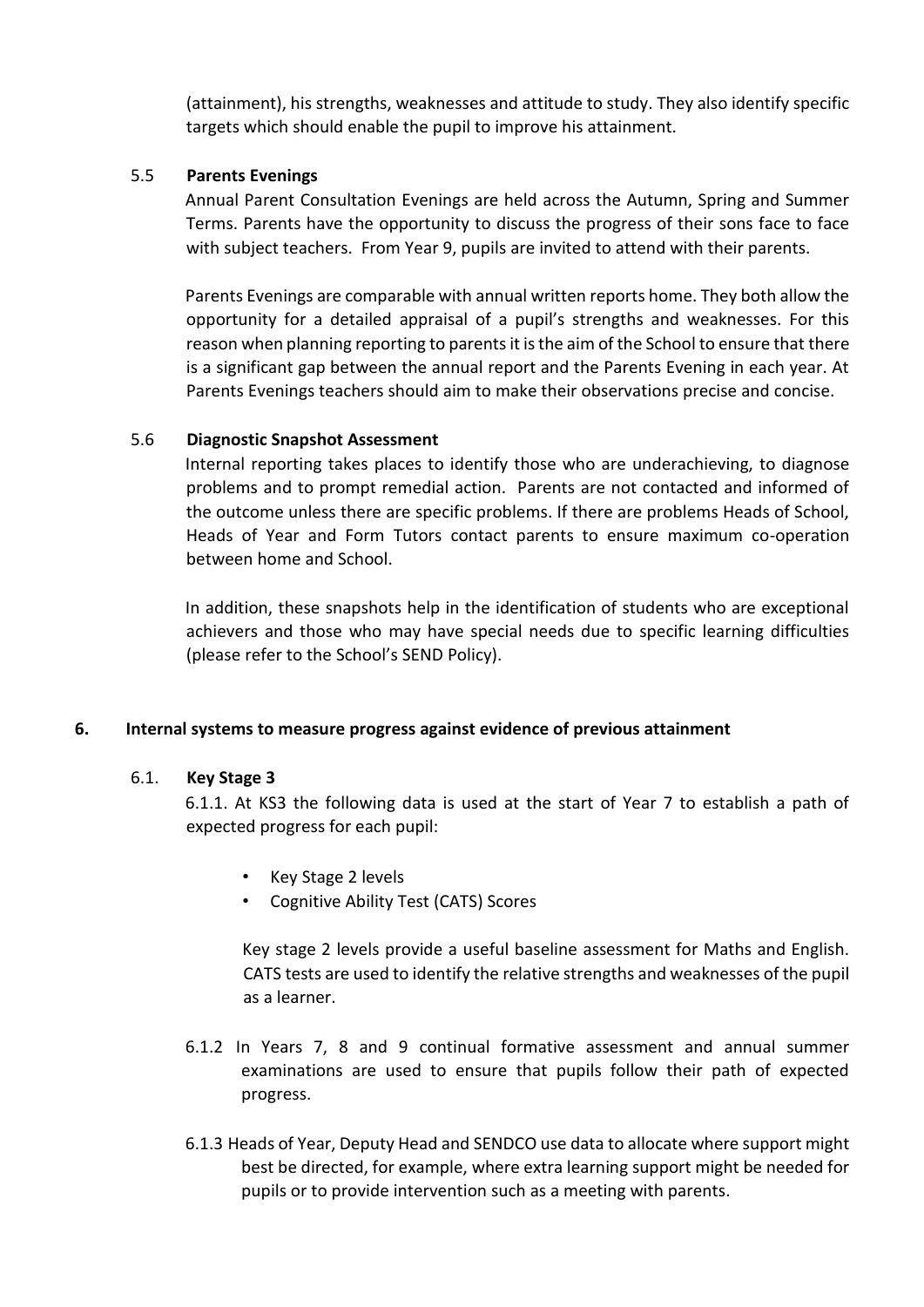#### **6.1. Key Stage 4**

- 6.2.1. Internal targets are set using a combination of cohort CATS data and individual departmental performance at GCSE to generate a realistic profile. Attainment 8 scores of the cohort are analysed at each data point and are be compared with staff projections to monitor the performance of both the department and individual students.
- 6.2.2. Other measures of comparison are used to monitor performance: Fischer Family Trust (FFT) data which uses KS2 results to provide estimates. AGSB uses FFT 20 which means that estimates are based on the 20% of pupils who make the most progress nationally.
- 6.2.3. Subject teachers use data to monitor progress, help identify individual needs and set individual targets for pupils. The data used includes:
	- Marks from end of unit tests
	- A wide range of teacher assessed work and formative assessment
	- Peer and self-assessment
	- Trial examinations in the summer term of Year 10 and the Autumn Term in Year 11.
	- For subjects with practical endorsement, progress is tracked within the department.
- 6.2.4. Heads of Department use data to set targets for year groups and to identify how best to allocate resources. Heads of Department are responsible for academic achievement of pupils and will provide intervention if a pupil falls below his path of expected progress.
- 6.2.5. Heads of Year, Deputy Head and SENDCO are responsible for pastoral issues and to coordinate support for pupils who are underachieving in multiple subjects.

# **6.3 Sixth Form**

- 6.3.1. The performance of pupils at GCSE is used to provide targets for AS and A2 grades for every student at the beginning of the Year 12. Targets are set using ALPS (Advanced Level Performance System) based upon Best 8 GCSE performance.
- 6.3.2 In Year 12 data on student progress is provided by subject teachers in October and December. This data is used by students to inform their progress and by subject teachers and department heads to identify where intervention may be necessary. Students who require additional support will be identified by the Sixth Form leadership team and appropriate target setting will be put in place.
- 6.3.3 In Year 12 students sit internal mock examinations in the Summer Term. These internal examinations also provide a basis for UCAS predictions.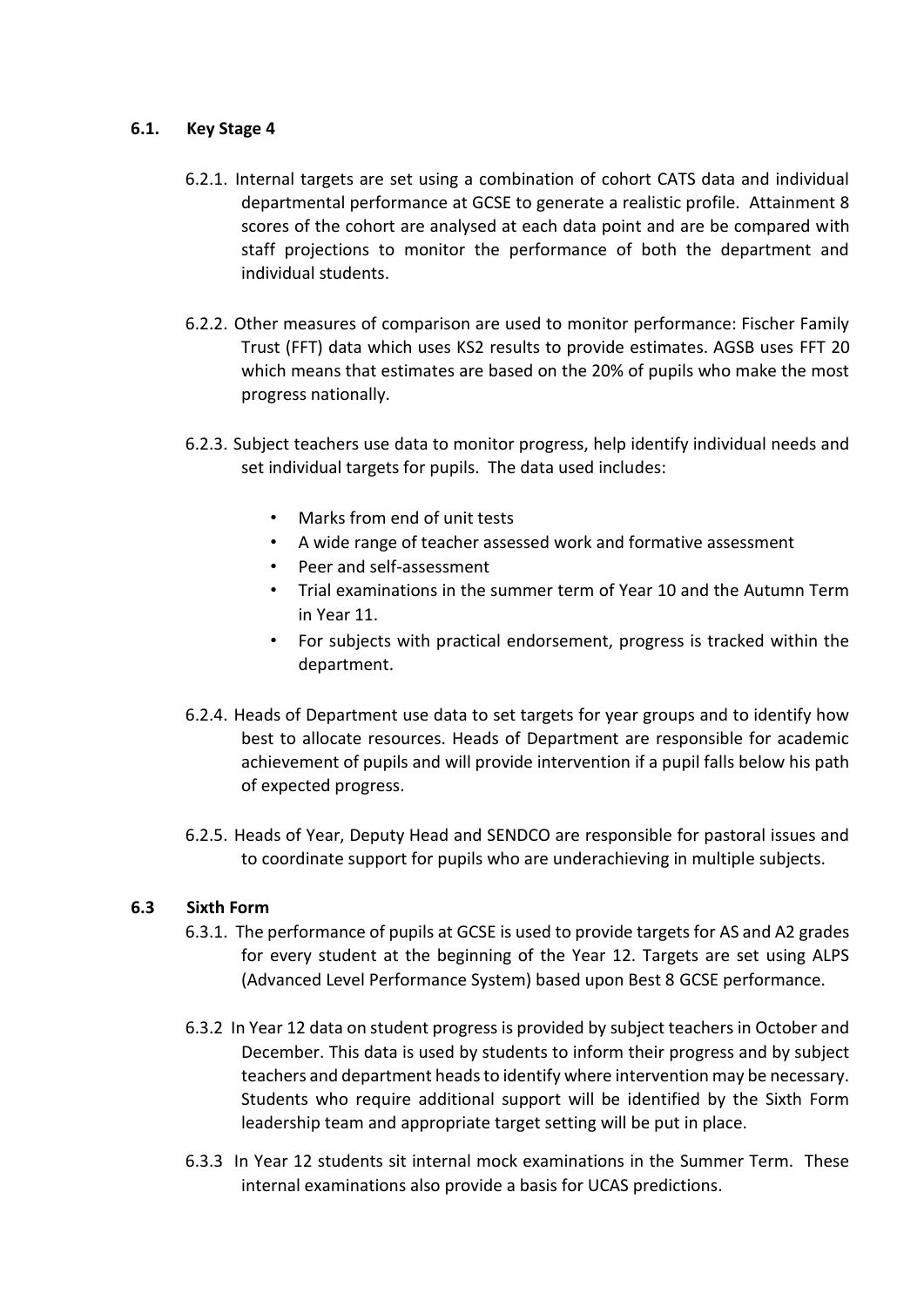- 6.3.4 In Year 13 internal, formal, subject assessments are set during the second half of the Autumn term in order to provide the basis for the Year 13 report which is published in Spring Term. These are also used to identify students who need different levels of support in order to achieve or exceed their target grade. This support could be at the level of Form Teacher, Subject Teacher or Sixth Form Leadership team.
- 6.3.5 Subject teachers and departments regularly gather data from internal assessment of all kinds in order to monitor the progress of students. Subject teachers use this information in order to identify individual needs, set individual targets for students and measure progress. For example, such data is used during the Summer Term of Year 12 in order to identify Oxbridge potential
- 6.3.6 The Head of Sixth Form, Heads of Year and SENDCO use data to determine how best to support the needs of their students.

# **7. The Monitoring and Evaluation of Assessment of Learning and the Attainment of Pupils**

- 7.1. Governors monitor and evaluate the standard of assessment within the School by analysis of performance in Key Stage 3 SATS: GCSE examinations: AS level examinations: A Level examinations: and Oxbridge entry success rates. It should be emphasised that this is not the only way by which pupil achievement is judged. The importance of extracurricular participation and the success in, for example, music, sport, drama, Duke of Edinburgh Award and Young Enterprise is also an important measure.
- 7.2. The Head Master and Senior Management Team monitor and evaluate students within the School by analysis of performance in: Public Examinations; Internal Examinations and Assessments; and through value added data. They too recognise that extra-curricular participation and success is also an integral part of the School.
- 7.3. Heads of Departments monitor and evaluate the achievement of students within their department by analysis of performance in: Public examinations; Internal Examinations and Assessments; and ALPS and PANDA valued added data.
- 7.4. The ARR Committee monitors and evaluates all aspects of the system of assessment, recording and reporting. The Committee also has a broader brief to consider the assessment implications of changes to the ARR Policy in School or external factors such as the impact of ICT or Government initiatives upon the ARR system.

# **8. ARR within Departments**

- 8.1. All Departments will issue their own ARR guidance which makes reference to Whole School policies relevant to their own departmental needs and practice.
- 8.2. Departmental guidance may include:
	- (a) Guidance on awarding of marks at all Key Stages.